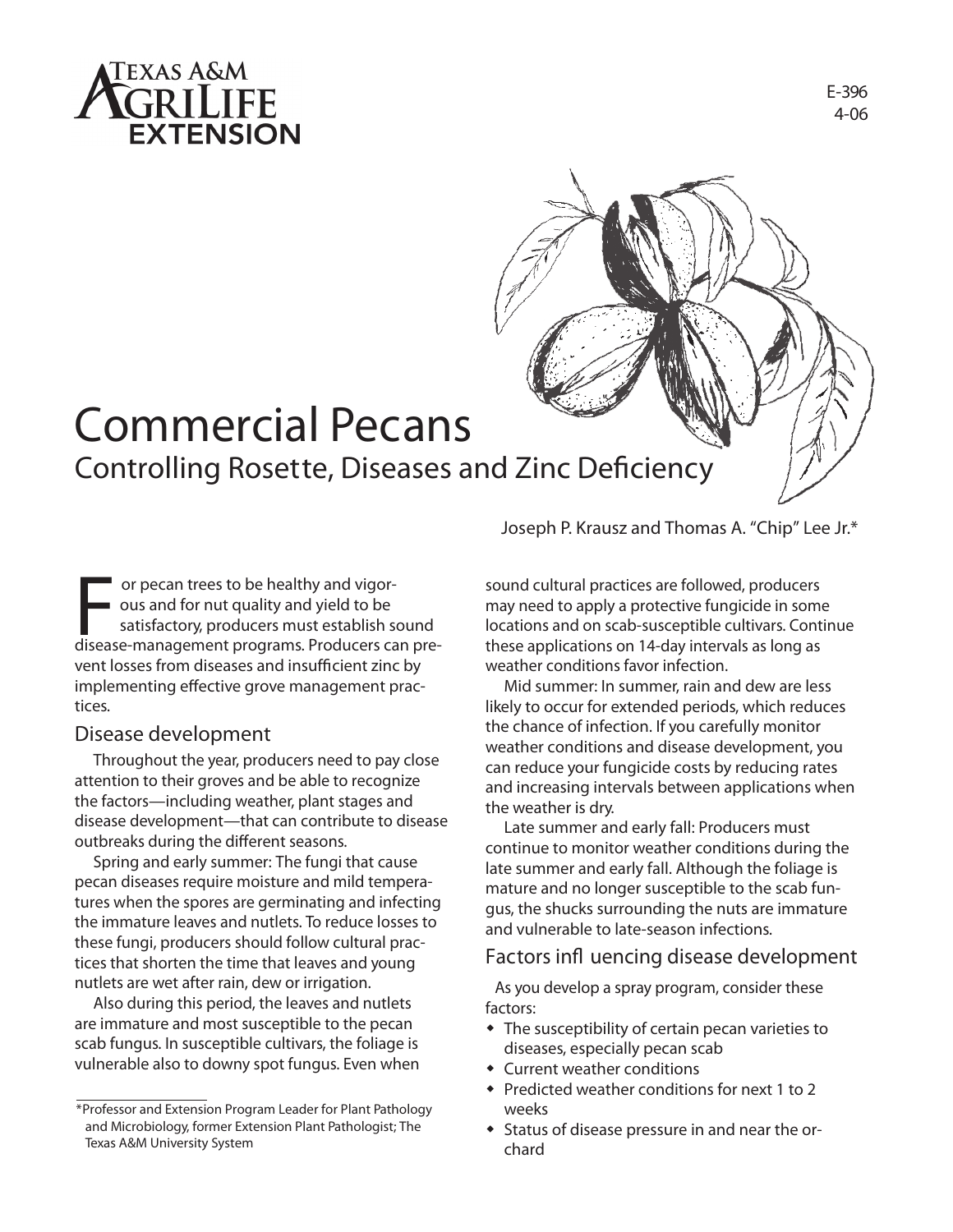- $\bullet$  Tree spacing
- $\triangle$  Age of the trees
- History of disease in the orchard
- Date of last fungicide applications
- $\bullet$  Last fungicide applied

# **Periods when pecan diseases are common**

In most locations, producing high-quality pecans that are both appealing and disease free requires multiple sprays during the growing season. See Table 1 for periods when pecan diseases are most often observed and when zinc can be used effectively.

For information on suggested fungicides approved for use on pecans, see Table 2.

### **Fungicide activity**

Fungicides differ in how they act on fungi. Two types of fungicides are contact fungicides and systemic fungicides. Contact fungicides are those that act on the fungus when it is on the surface of the leaf or nutlet. Systemic fungicides are taken in by the plant and become part of the sprayed tissue.

Systemic fungicides must retain their activity even after they are taken in by the tissue. On pecans, the movement of the fungicides is restricted—it does not move freely throughout the tree. The fungus is exposed to the fungicide both on the surface of the tissue and below the epidermal cells (Table 3).

Some systemic fungicides can act on a diseasecausing organism, or pathogen, even after it has

penetrated the leaf and started to develop outward. This is known as "kickback." Although the length of time after infection that the fungicide will still control the pathogen varies with fungicides, it is normally 24 to 72 hours.

To help prevent fungicide resistance:

- Rotate a contact fungicide with any other group.
- $\bullet$  Rotate a first-generation fungicide with any other group.
- $\bullet$  Rotate a second-generation fungicide with any fungicide that does not contain a secondgeneration fungicide.
- $\bullet$  Rotate a third-generation fungicide with any fungicide that does not contain a third-generation fungicide.

#### **Label restrictions**

Although all the products listed in this publication are approved for use on pecans, label restrictions and environmental concerns may restrict their use. You must consider these when selecting products. Always read the label and follow it closely.

# **Zinc nutrition**

Pecans require zinc for normal stem and leaf growth. Trees not receiving zinc do not produce enough indoleacetic acid (IAA), which is a naturally occurring growth hormone responsible for shoot elongation, leaf development and other critical plant functions. In trees lacking in zinc, the internodes between the leaves and stems are shortened.

This compaction of the annual growth is known as zinc rosette. Leaves are smaller, thickened and

| Nut development<br>or insect occurrence                                                                          | Diseases most likely to<br>occur at this stage             | Stages when trees<br>best respond to zinc |
|------------------------------------------------------------------------------------------------------------------|------------------------------------------------------------|-------------------------------------------|
| Bud break                                                                                                        | Scab, downy spot                                           | Rosette (zinc deficiency)                 |
| Prepollination                                                                                                   | Scab, downy spot, vein spot                                | Rosette                                   |
| Casebearer                                                                                                       | Scab, downy spot, vein spot                                | Rosette                                   |
| 1st cover (14 days after casebearer)                                                                             | Scab, fungal leaf scorch                                   | Rosette                                   |
| Cover sprays (continue at 14- to 21-day<br>intervals as long as weather conditions<br>favor disease development) | Scab, brown leaf spot, fungal leaf spot,<br>powdery mildew |                                           |
| Water stage                                                                                                      | Scab, stem end blight                                      |                                           |
| Shuck worm                                                                                                       | Scab                                                       |                                           |

Table 1. Periods when pecan diseases are observed most often and when zinc can be used effectively<sup>1</sup>.

<sup>1</sup>The exact time for fungicide applications varies. The number and timing of fungicide applications are influenced by varieties, fungicide applied, disease pressure and current and predicted weather conditions. Rosette treatments are effective only on immature foliage. On mature trees, all foliage is mature by mid June. On young trees, the foliage is receptive to zinc during the entire growing season.

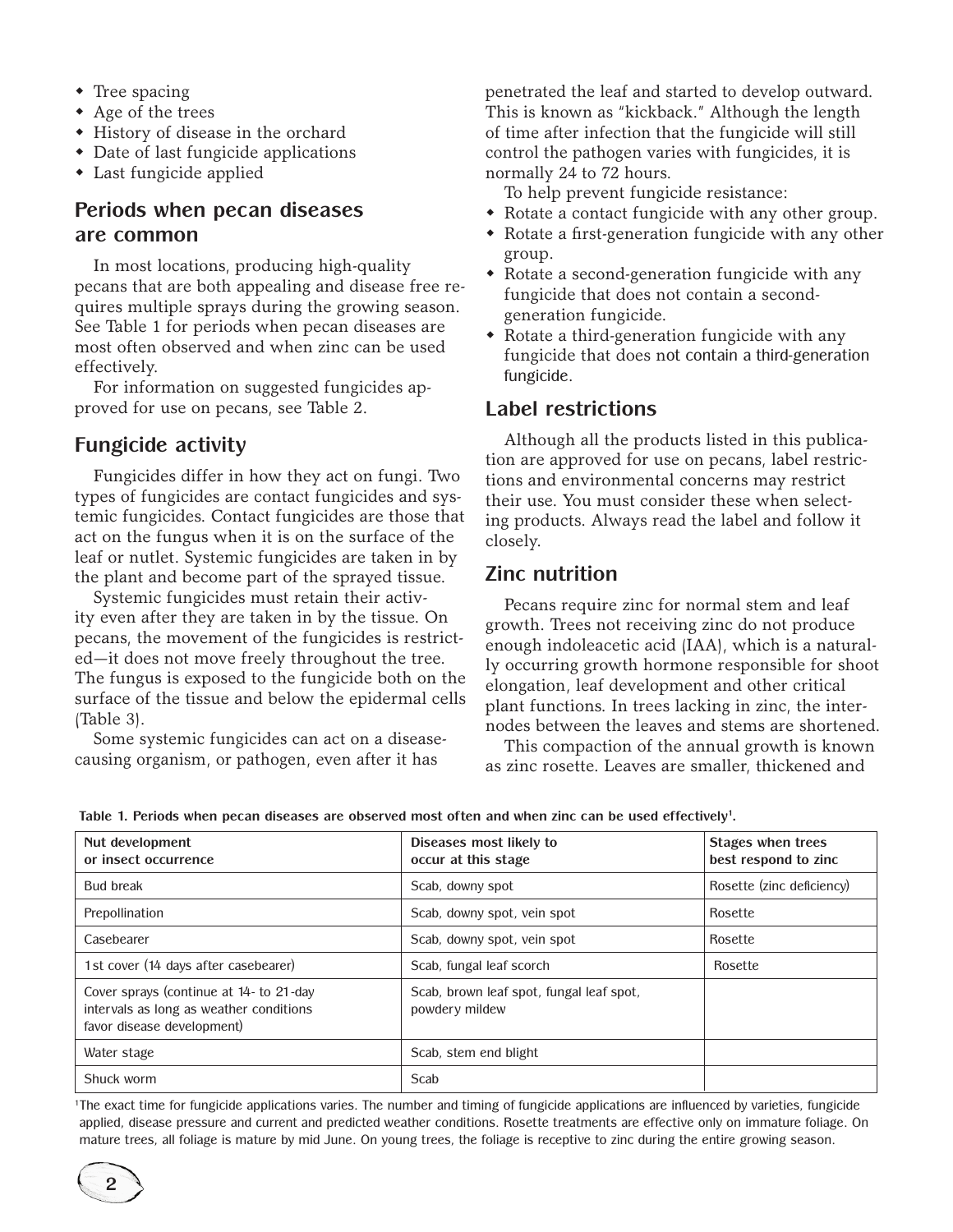|  | Table 2. Suggested fungicides approved for use on pecans |  |  |  |  |  |  |
|--|----------------------------------------------------------|--|--|--|--|--|--|
|--|----------------------------------------------------------|--|--|--|--|--|--|

| Common name                   | Chemical name                               | Company             | Rate/acre                                                               | <b>Diseases</b>                                                                                                                             | <b>Remarks</b>                                                                                                                                    |
|-------------------------------|---------------------------------------------|---------------------|-------------------------------------------------------------------------|---------------------------------------------------------------------------------------------------------------------------------------------|---------------------------------------------------------------------------------------------------------------------------------------------------|
| Abound                        | Azoxystrobin                                | Syngenta            | $6.21 - 2.3$ oz                                                         | Scab, anthracnose                                                                                                                           | Maximum 1.16 qt/year.<br>No more than 3 applications<br>before switching fungicides.<br>7-21-day interval                                         |
| Sovran                        | Kresoxim-methyl                             | <b>BASF</b>         | Pre-pollination<br>$2.4 - 3.2$ oz<br>Post-pollination<br>$3.2 - 4.8$ oz | Scab                                                                                                                                        | Maximum 4 applications per<br>year and 3 before switching<br>fung. 14 day interval pre and<br>21 day post pollination                             |
| Enable 2F                     | Fenbuconazole                               | Dow<br>AgroSciences | 8 oz                                                                    | Downy spot, leaf<br>scorch, powdery<br>mildew, scab, vein<br>spot, leaf blotch,<br>gnomonia leaf spot                                       | Must use wetting agent.<br>Maximum 1.5 qt per year.<br>10- to 14-day interval pre-<br>and 14- to 21-day post-<br>pollination                      |
| Orbit 45WP+<br>Super Tin 80WP | Propiconazole+<br>Triphenyltin<br>hydroxide | Griffin             | $5$ acres/20<br>Orbit $45WP +$<br>25 oz Super Tin<br>80WP Agpak         | Scab, brown leaf<br>spot, powdery<br>mildew, liver spot,<br>sooty mold, leaf<br>blotch, vein spot,<br>zonate leaf spot,<br>fungal leaf spot | Ground-enclosed cab only.<br>Only 6 treatments/yr                                                                                                 |
| Super Tin 80WP <sup>8</sup>   | Triphenyltin<br>hydroxide                   | Griffin             | $5 - 7.5$ oz                                                            | Scab, brown leaf<br>spot, downy spot,<br>powdery mildew,<br>liver spot, sooty<br>mold, leaf blotch                                          | Enclosed cab only. Only<br>30 oz/season                                                                                                           |
| Thiophanate<br>Methyl 70W WSB | Thiophanate<br>-methyl                      | Micro Flo           | $2-1$ lb                                                                | Scab, brown leaf<br>spot, downy spot,<br>powdery mildew,                                                                                    | Use higher rate for trees<br>over 30 ft tall                                                                                                      |
| Topsin 4.5FL                  |                                             | Cerexagri           | $20$ fl $oz$                                                            | liver spot, zonate<br>leaf spot, stem<br>end blight                                                                                         | Do not exceed<br>60 oz/season                                                                                                                     |
| PropiMax                      | Propiconazole                               | Dow<br>AgroSciences | 4 oz<br>Prepollination<br>6 oz<br>Postpollination                       | Scab, downy spot,<br>liver spot, vein<br>spot, zonate leaf<br>spot, leaf scorch                                                             | 14-day interval                                                                                                                                   |
| Stratego                      | Propiconazole+<br>Trifloxystrobin           | <b>Bayer</b>        | 10 oz/A                                                                 | Scab, anthracnose                                                                                                                           | No more than 30 oz/season.<br>No more than 3 applications<br>at a time before alternating.<br>14- to 21-day interval                              |
| Headline                      | Pyraclostrobin                              | <b>BASF</b>         | $6-7$ oz/A                                                              | Scab                                                                                                                                        | Maximum 4 applications/<br>season or max of 28 oz/<br>season. No more than<br>2 applications before<br>switching fungicides to<br>14-day interval |
| Quilt                         | Azoxystrobin+<br>Propiconazole              | Syngenta            | $14 - 27.5$ oz/A                                                        | Scab                                                                                                                                        | Do not apply after shuck<br>split. Higher rates for high<br>disease pressure                                                                      |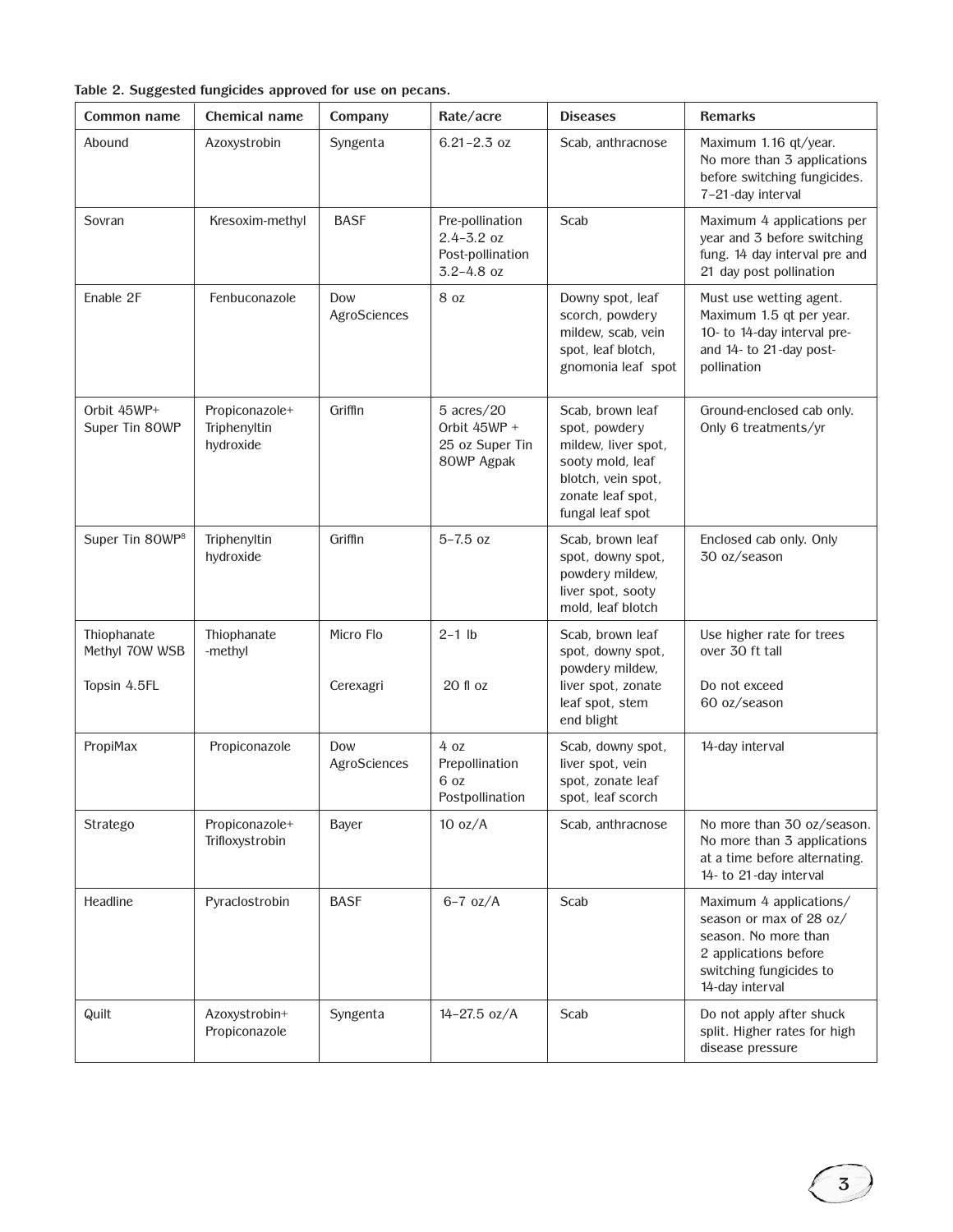|  | Table 3. Groupings of fungicides for rotational purposes to |  |
|--|-------------------------------------------------------------|--|
|  | avoid resistance development.                               |  |

| Group                                                        | <b>Fungicide</b>                              |
|--------------------------------------------------------------|-----------------------------------------------|
| First-generation systemic<br>fungicides                      | Topsin M 70W<br>Topsin 4.5 fl                 |
| Second-generation systemics-<br>sterol inhibitors            | Enable 2F<br>Orbit 45 WP<br>Propimax<br>Quilt |
| Third-generation systemics-<br>strobilurins                  | Abound<br>Sovran<br>Stratego<br>Quilt         |
| Mixture of second- and third-<br>generation systemics        | Stratego<br>Quilt                             |
| Mixture of second-generation<br>systemic + contact fungicide | Orbit/Super Tin                               |
| Contact fungicide                                            | SuperTin                                      |

somewhat distorted. When the deficiency is severe, the affected leaves develop necrotic areas between the veins. Fungi are often associated with these necrotic lesions.

Zinc sprays are essential for early-season pecan growth. The most effective applications are early and frequent. Several formulations of zinc are approved for use on pecans (Table 4).

Elemental zinc is the most toxic to plants other than pecans and grapes. To protect nearby plants from poisoning, avoid drift. If drift is a possibility, use NZNTM or a similar formulation.

Do not use any zinc product at a rate higher than that specified on the product label. If you are applying more than one zinc spray within 2 weeks, reduce the rate by half. Never spray young trees that are not actively growing.

# **Aerial application**

Aerial application of fungicides either by fixed wing or rotary aircraft has not proven as effec-

| Table 4. Zinc sources and rates per 100 gallons of water. |  |  |  |  |  |  |  |
|-----------------------------------------------------------|--|--|--|--|--|--|--|
|-----------------------------------------------------------|--|--|--|--|--|--|--|

| <b>Source</b>                    | Rate.           |
|----------------------------------|-----------------|
| Zinc Sulfate™ (36% WP)           | 2 <sub>lh</sub> |
| Zinc Nitrate <sup>™</sup> (17 L) | $20$ fl $0z$    |
| Tracite-N-Zinc™ (17% L)          | 1 qt            |
| ZN Special™ (13.5% WP)           | 2 <sub>lh</sub> |

tive as are ground applications. However, it may be necessary to make an aerial application when the disease potential is severe and weather conditions prevent the use of ground equipment.

To achieve satisfactory disease control, take into consideration the tree height, the density of leaf canopy and the requirements for maximum coverage.

## **Chemical use precautions**

For the most effective, safe, economical control, use suggested materials. All suggested materials are poisonous, but proper handling reduces the hazards associated with use. Read and comply with the manufacturer's label directions for storage and handling of toxic chemicals.

#### **Residues**

The EPA has established pesticidal residue tolerances on pecans. These regulations establish the amount of a specific chemical that can be present in or on pecans at harvest. Always consult the product label for specific restrictions, and be sure the pesticide used is registered for use on pecans and is used only in accordance with specific application instructions.

# **Caution**

All pesticides are poisonous; some are poisonous to humans, animals, nontarget crops, etc. Use them carefully, and store them out of reach of children, irresponsible persons, livestock and household pets. Dispose of leftover spray solution and empty containers properly.

# **Pesticide drift**

Avoid spray drift into urban areas, rivers, lakes or crops that will be used for food for human consumption or livestock feed, unless the product is approved for use on that crop and the rate and timing follow the label recommendations.

To reduce the chances for pesticide drift, follow these guidelines:

- When using an air blast sprayer, direct the force of the air blast away from the two or three rows next to a sensitive area.
- $\bullet$  Avoid spraying when the wind is blowing in the direction of a sensitive area.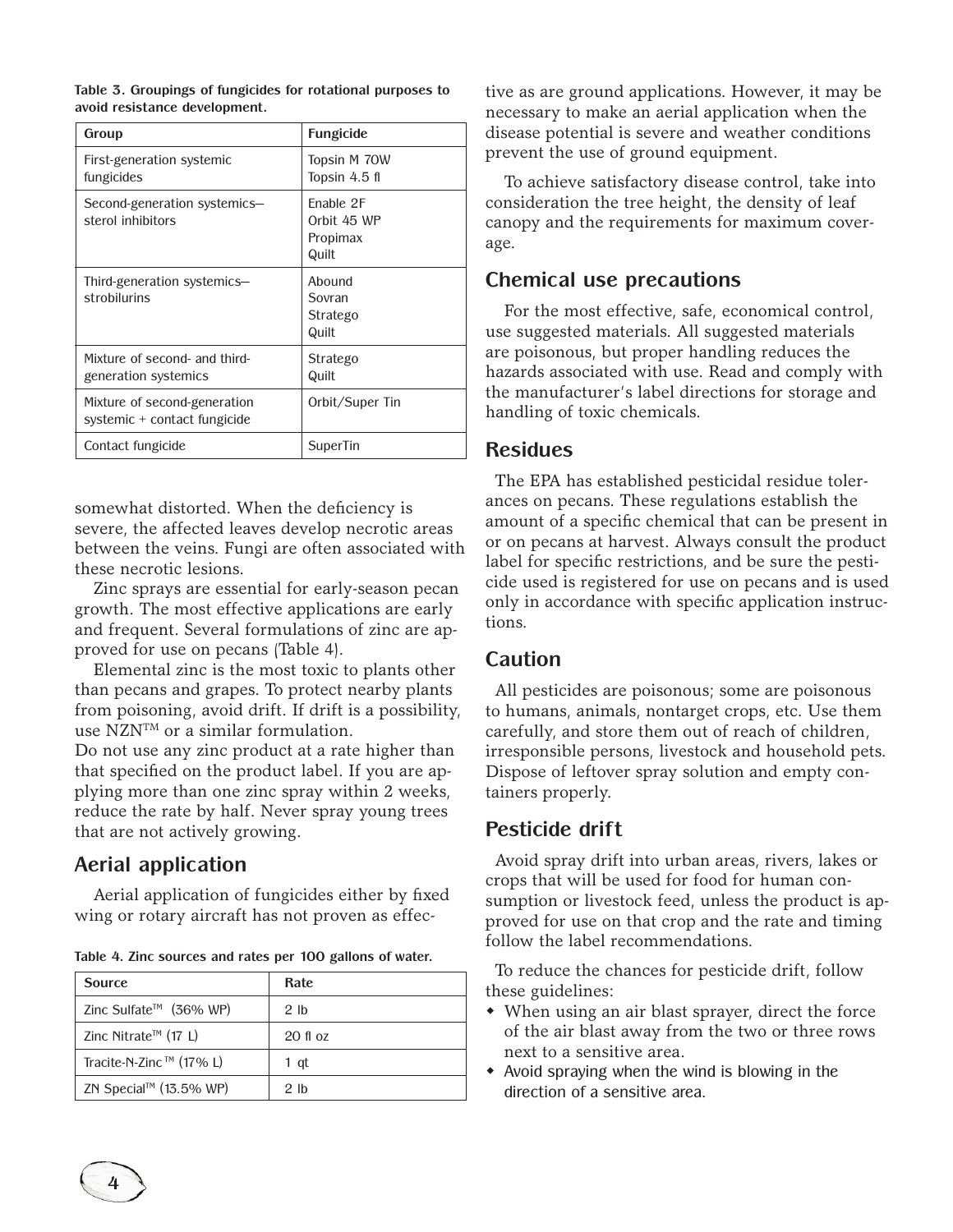- Take care when spraying toward county or state highways. Drift onto vehicles traveling on the road can cause accidental exposure and concern.
- Do not spray when it's foggy. Pesticides can be captured in the fog droplets and carried far from the application site.
- When spraying around sensitive areas, use the least toxic materials.
- Use buffer zones to prevent drift onto sensitive areas. A buffer zone can be:
	- An open space where native or planted grass can be used to catch drift.
	- A dense grass buffer between the sprayed trees and surface water that can filter out much of the pesticide runoff from pecan trees.
	- Hedge rows or closely planted trees that do not require spraying. Research has shown that in some instances, the drift will be carried by air currents over the plant material.
- Cut off the spray in open spaces between trees.
- Make sure that the upper two-thirds of the nozzles are directed to the upper 70 percent of the top canopy, but do not go above the tree.
- Remember that smaller droplets are more likely drift.
- $\bullet$  If there is a drift problem, stop and consider precautions to avoid movement of pesticides into sensitive areas.

# **Poisoning symptoms**

Symptoms of pesticide poisoning include headaches, nausea, cramps, blurred vision, weakness, muscular twitching and diarrhea. If any of these symptoms occurs during or after handling a pesticide or spraying, consult a physician immediately.

Always maintain a copy of the label and the Material Data Sheet.

# **Spray application considerations**

It is essential that the foliage and nuts be covered completely with fungicide. For conventional, highvolume hydraulic sprayers, a general rule for the volume of finished spray required is  $\frac{1}{2}$  to 1 gallon of spray mixture per foot of tree height.

Most high-volume sprayers require a pressure of 300 to 400 pounds per square inch. Low-volume sprayers (such as mist blowers, air blast sprayers and speed sprayers) use forced air as the carrier

to deliver a concentrated spray mix and require proportionately less water. Concentrated spraying saves water and time but not pesticides because the same amount of pesticide is needed to achieve control on each tree.

# **Coverage**

The pecan foliage and nuts must be thoroughly covered with spray solution. The fungi that affect pecans infect the tissue where they land on the leaf or shuck. Good coverage is important for both contact and systemic fungicides.

# **Calibration**

Before making any pesticide application, calibrate the sprayers. This is necessary to determine the amount of chemical to add to the spray tank.

One of the easiest ways to determine the amount of water being applied per acre is to spray half an acre with clear water. Record the amount of water required to refill the tank. Multiply this amount by 2 to determine the amount applied per acre. Table 5 lists the number of trees per acre and per half-acre at different spacing.

If the trees in an orchard are not planted in rows but spaced randomly, determine the number of acres of land involved and the number of trees being sprayed. To calculate the average number of trees per acre, divide the number of trees into the acreage. Although not exact, this will give you an approximate number of trees.

If the trees vary in size, spray representatives of each tree size when determining the amount of water being applied. This is the amount of water

| <b>Spacing</b>    | Number of<br>trees/acre | Number of<br>trees/half acre |
|-------------------|-------------------------|------------------------------|
| $35 \times 35$ ft | 35                      | 17.5                         |
| $35 \times 40$ ft | 31                      | 15.5                         |
| $40 \times 40$ ft | 27                      | 13.5                         |
| $45 \times 40$ ft | 24                      | 12.0                         |
| $45 \times 45$ ft | 22                      | 11.0                         |
| $50 \times 50$ ft | 17                      | 8.5                          |
| $60 \times 60$ ft | 12                      | 6.0                          |

#### **Table 5. Number of trees per acre and half-acre at various spacings.**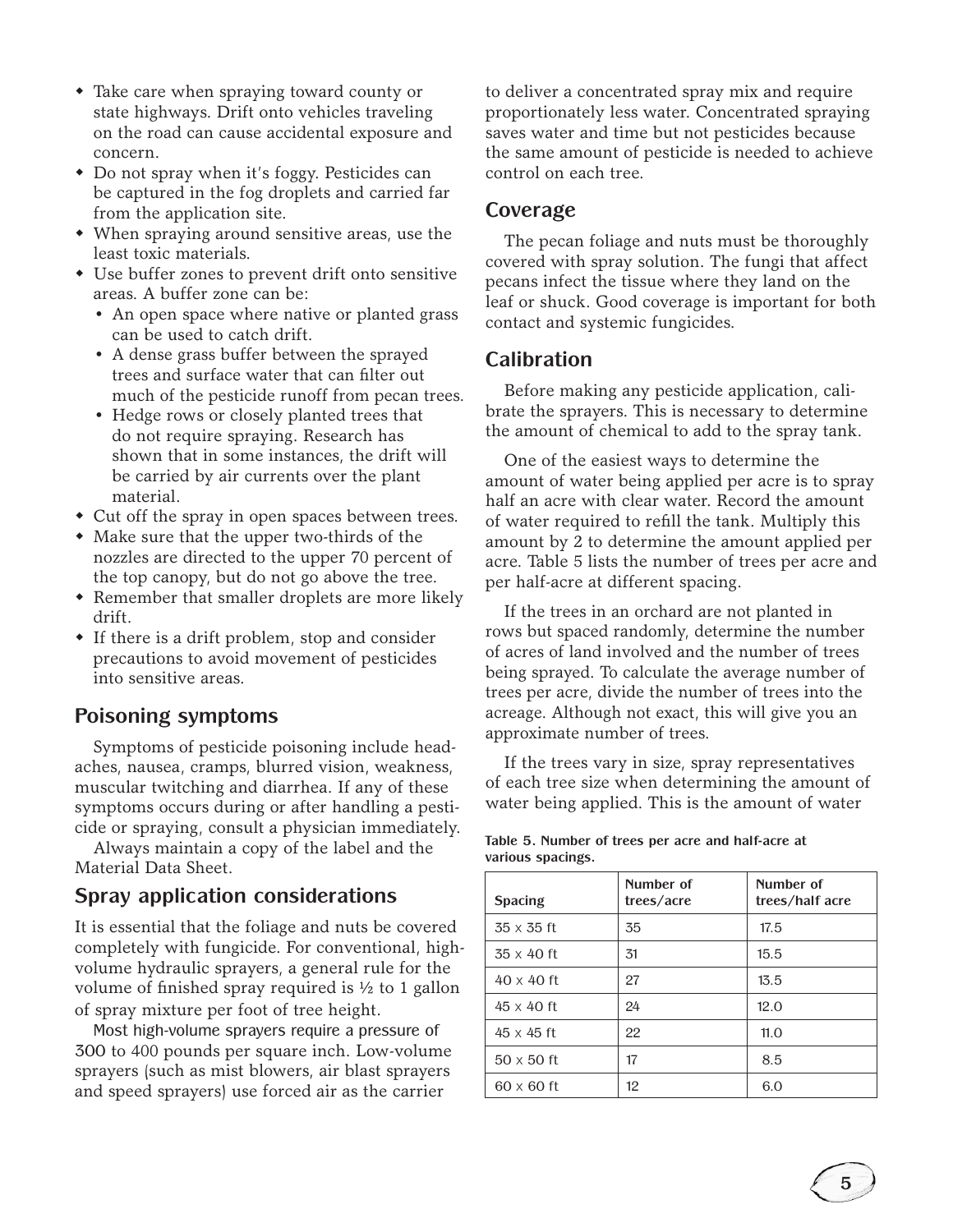used to spray  $\frac{1}{2}$  acre of trees. Multiply this number  $\bullet$  Space the trees to allow for air circulation and by 2 to determine the amount of water used per acre.

Using this rate and the rate of chemical per acre, you can determine the amount of pesticide applied per 100 gallons of water. Below are two examples (Table 6).

# **Summary**

Effective disease management programs require that producers use a wide variety of practices. These include:

- Select varieties that are productive and resistant to pecan scab fungus.
- Select orchard sites that have good air circulation.
- sunlight. At midday, 25 percent of the orchard floor should be in sunlight.
- Manage the orchard floor to remove diseased shucks and leaves.
- Apply zinc as a foliar spray.
- $\bullet$  Take soil samples and follow fertilizer recommendations.
- Remove trees that are susceptible to pecan scab and cannot be sprayed properly.
- Apply insecticides when pest populations reach levels that require treatment. (Refer to current Extension publications that have pest thresholds.)
- Apply fungicides as needed.

| <b>Factor</b>                                | <b>Example A</b>                                 | <b>Example B</b>                                                    |
|----------------------------------------------|--------------------------------------------------|---------------------------------------------------------------------|
| Tree spacing                                 | $35 \times 35$ ft                                | $60 \times 60$ ft                                                   |
| Sprayer tank capacity                        | 300 gal                                          | <b>300 gal</b>                                                      |
| Fungicide rate/A                             | Enable <sup>™</sup> 8 oz/A                       | MicroFlo <sup>™</sup> 1 lb/A                                        |
| Water required to<br>spray $0.5A$            | 85 gal                                           | $200$ gal                                                           |
| Water required to<br>spray 1 A               | 170 gal/ $\overline{A}$                          | 400 gal                                                             |
| Number of acres covered<br>IA                | 300 (tank capacity)/170 gal to spray $1A = 1.8A$ | 300 (tank capacity)/400 (gal/A) = $0.75$<br>with full tank of spray |
| Amount of fungicide<br>needed to charge tank | 8 oz/A X 1.8 A = 14.4 oz/300 gal tank            | 1 lb/A X 0.75 A = 0.75 lb/300 gal tank                              |

**Table 6. Amount of pesticide needed per 100 gallons of water.**